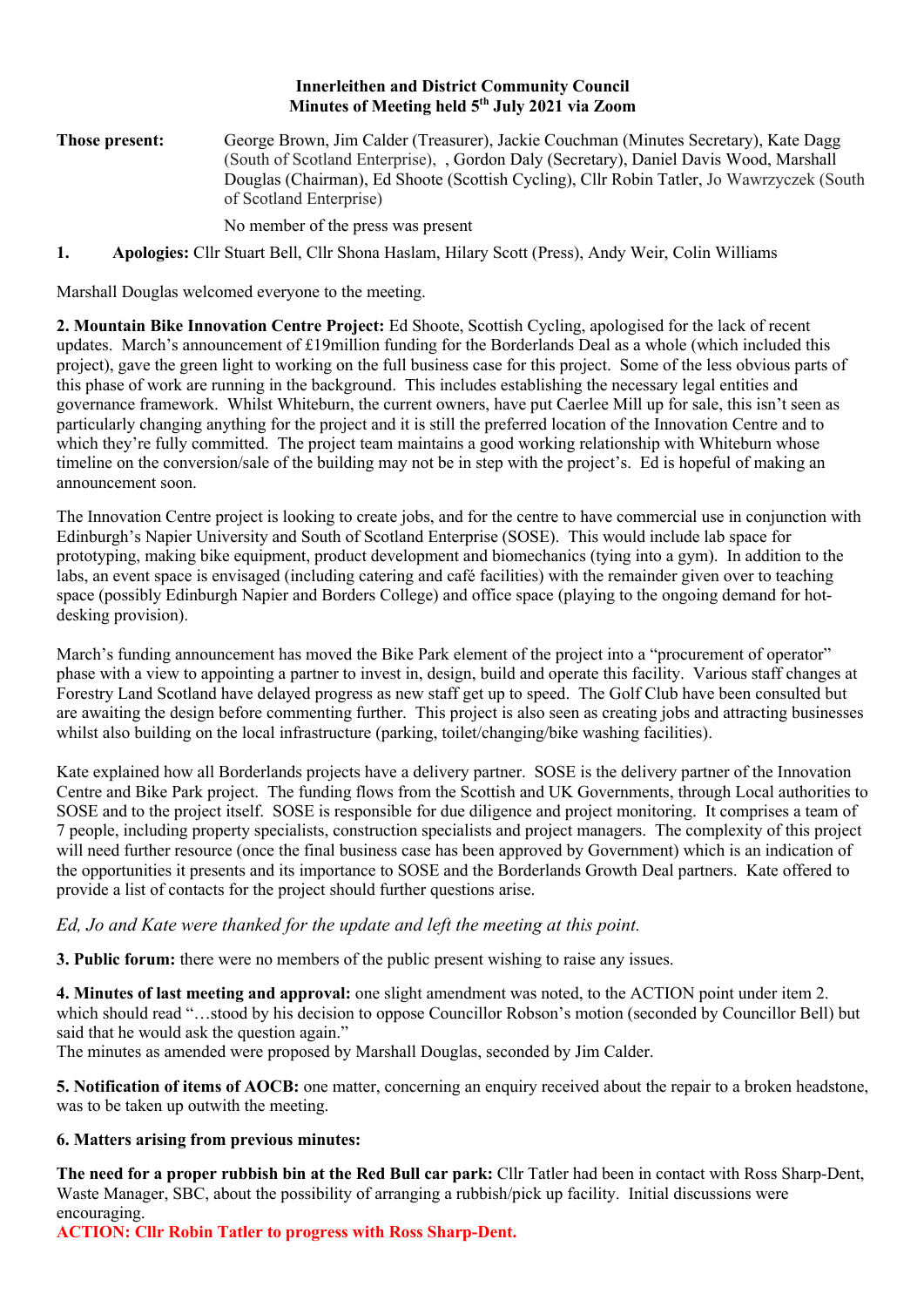**Toilet facilities across the Borders:** Cllr Robin Tatler confirmed that it is cheaper to maintain the toilet facilities at St Mary's Loch free of charge rather than clean up the mess of people not using the toilets if there is a charge. The Coldingham Bay toilets are free of charge at the moment because there is a fault on the mechanism. All other SBC maintained toilet facilities are currently charged. He acknowledged that this is an ongoing issue. Jackie Couchman raised the issue of the limits this can place on people's lives when toilet facilities are not freely available. Cllr Robin Tatler confirmed that those with a medical need can get a radar key in order to be able to access disabled toilets (which are always open).

**Morningside lighting/parking/access:** Cllr Robin Tatler confirmed that an appropriate, solar, lighting solution for the path running on from Morningside has now been found and once the local householder is in agreement a small scheme project can be raised in order to fund it, although there may be other technical challenges to the implementation of the identified solution. He remarked on overgrown foliage in the vicinity (which Jackie confirmed she had previously reported).

**ACTION: Cllr Robin Tatler to progress this with the local householder before following through on funding and implementation. He will also contact Neil Pringle to pursue clearing the foliage and checking the falling material from the deteriorating wall along this path.**

**Road to Caerlee Mast:** Cllr Robin Tatler reported that ownership has been established and a discussion with the owners was yet to be had.

**ACTION: Cllr Robin Tatler to progress with Neil Pringle/owners.** 

**B709 repairs:** the uneven pavement at the top of Horsbrugh Street, running into the High Street, has now been repaired and is much safer. SBC were thanked for getting this done and any similar areas would be flagged for similar remedials as and when identified.

**Victoria Park Play Area:** Cllr Robin Tatler confirmed that the report on this was awaited from Malcolm Clapperton, Ground Engineer.

**ACTION: Cllr Robin Tatler to progress with Malcolm Clapperton.**

**Innerleithen swap and sharing shed:** Gordon reported that the barbecue had been postponed until further notice due to covid restrictions.

#### **Police report:**

**ACTION: Cllr Robin Tatler had nothing further to report on the initiative to provide diversionary activities for young people. Gordon had yet to follow up with the police, Sergeant Stephen Granger, on the cold calling initiative.** 

**Parking for carers:** Cllr Robin Tatler had an extensive discussion with Philippa Gilhooly (SBC Traffic and Road Safety Leader) about this issue. Whilst "Disabled" parking provision can be agreed and marked out, there was no mechanism to provide for mobile carers to be granted particular parking allocation.

**Wild camping:** Jackie asked if anything was being done to address the issue of human excrement being left in the vicinity of The Cauld, presumably by "wild campers"? Cllr Robin Tatler said he'd raise this at this meeting with Sgt Granger and also with the Community Action Team. **ACTION: Cllr Robin Tatler.**

**7. Enduro World Series 2021:** Cllr Robin Tatler said there was nothing major to report from the last meeting other than the event manager, Paul Mcgrail, had been encouraged to attend local Community Council meetings (Innerleithen, Walkerburn and Peebles) with an update. Marshall stated that Lisa Purves had confirmed that they would not be pursuing overnight camping provision in the field next to the cemetery for this year.

**8. Scawd Law Wind Farm update:** Marshall reported that there were no further updates since last month. The intention was to set up a community liaison group including two representatives from the Community Council. It was agreed that Colin and Marshall, having been involved thus far, and willing to continue, would be our two representatives.

**9. Police report:** June report received and appended to these minutes. Jackie is concerned that there is a disconnect between community and police. This is in direct contrast to the recent past where the Community Council has always had a good relationship with local police officers over the years. She feels that there is currently no effective police liaison with Innerleithen. Cllr Robin Tatler confirmed that a decision was taken a while ago that there would be no police presence at any Community Council meetings. Jackie highlighted the fact that "Within the Selkirk Sheriff Court Jurisdiction there were 16 parking tickets issued in June." She found this surprising and disappointing, given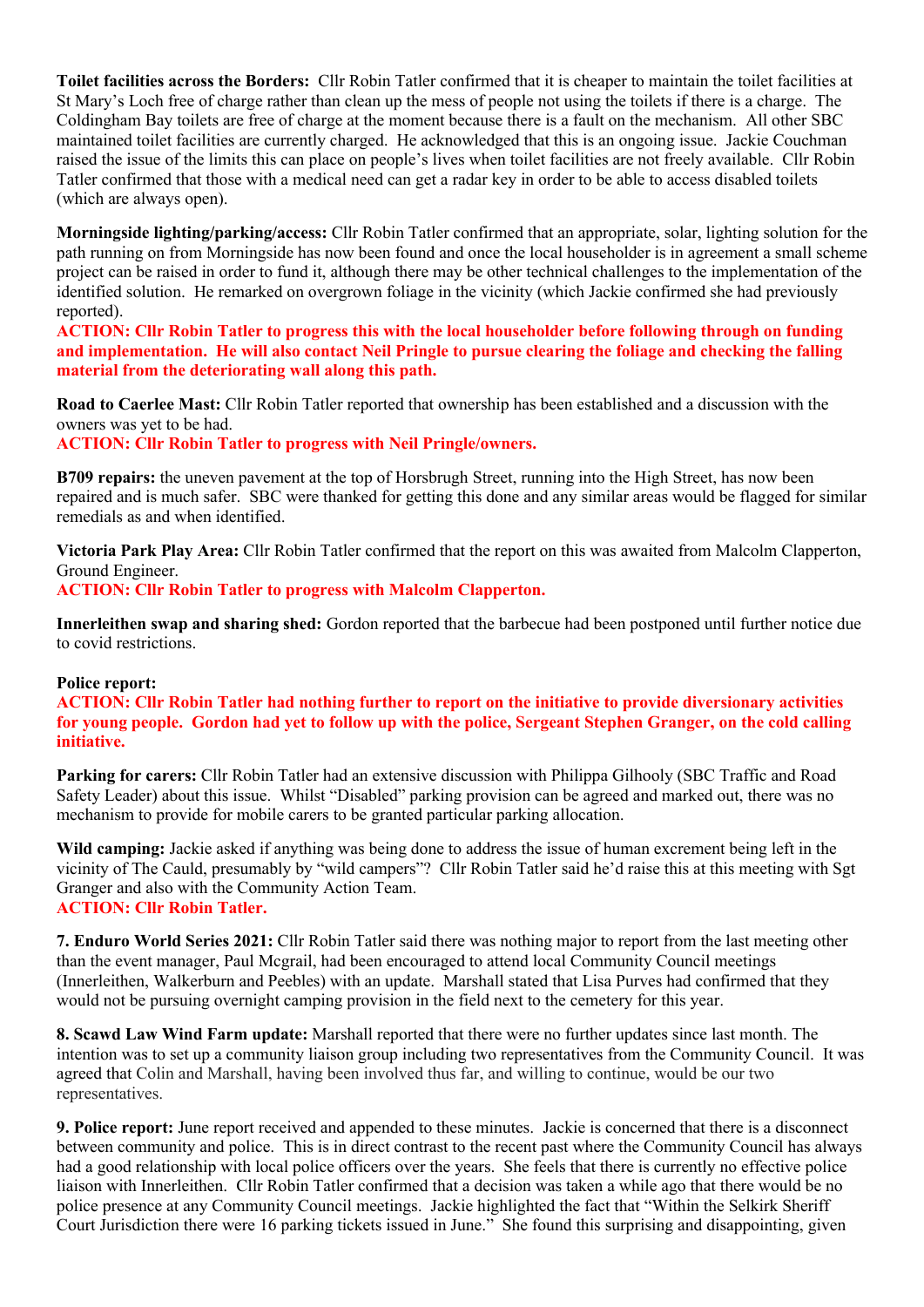the issues over illegal parking raised within Innerleithen alone, and reiterated that there seemed little point in having parking restrictions if they were not enforced.

*Speeding on Leithen Road:* there are ongoing concerns about speeding on Leithen Road, particularly in the light of the current, temporary, 20mph limit and stretches of the road where the footpath is narrow (narrowed further by overgrown hedges). Mobile speed camera monitoring and prosecutions were requested. There are further concerns about the speed of cars coming through the golf course between the bridge, north of The Cauld, and the cattle grid. These concerns were passed to Sgt Granger for comment. The lengthy response received, outlined police priorities and concluded that no resource would be allocated, as there is no statistical information to support it. Jackie felt that preventative action was preferable to consequential action. The possibility of handheld speed cameras was mooted some time ago, but Cllr Robin Tatler confirmed that this was in abeyance.

**ACTION: Jackie to raise the issue of speeding on Leithen Road with Christine Graham, MSP.**

### **10 SBC Councillor's reports:**

# **Cllr Robin Tatler:**

**Footbridge between Princes Street and Leithen Mills:** this bridge, rooted in local history, is currently deemed unsuitable for horses and is deteriorating as a consequence, putting its continued use at risk. The proposal was to prohibit horses from being allowed across the bridge. Jackie expressed concern that the horseriding community was under represented in these sorts of conversations. The bridge is, after all, part of the "shared use" path? Horseriding routes have been compromised in recent times by increased mountain biking activity and route options limited. The alternative to using this bridge is along the main road, not the safest for horses (nor, potentially, invalid vehicles)? Consideration should be given to strengthening the bridge to make it multi-user usable.

**ACTION: Cllr Robin Tatler to ask Neil Pringle to look into the possibility of strengthening the bridge.**

**Area Partnership Assessment Panel:** a community-based panel (of six people yet to be recruited) would determine the distribution of Community Fund funds. The aim was to streamline the process (no councillors involved) and for this panel to assess applications and put recommendations to the Area Partnership meetings.

**Innerleithen town sign on western approach along the A72:** Cllr Robin Tatler thought the new town signs looked very good, but this particular one wasn't as prominent as the previous one and that maybe the positioning could be improved. The signs' locations (apart from Traquair Road, of necessity) were unchanged from previously and neither time, nor budget, allowed for a review. Jackie felt it was unlikely that this would be revisited but thanked Robin for his feedback.

#### **11. Planning Report:** applications circulated for comment:

21/00870/LBC | Alterations and extension to dwellinghouse | Teindside 45 St Ronan's Terrace Innerleithen Scottish Borders EH44 6RB

21/00897/FUL | Erection of dwellinghouse with garage/plant room and formation of new access | Land North Of Pirn View Leithen Road Innerleithen Scottish Borders

21/00898/LBC | Ground work to Lade to facilitate new dwellinghouse | Land North Of Pirn View Leithen Road Innerleithen Scottish Borders

21/00962/FUL | Alterations and extension to dwellinghouse | Leithen Bank Leithen Road Innerleithen Scottish Borders EH44 6HY

**12. Anti-dog fouling campaign:** Jackie confirmed that an additional 6,000 bags had been supplied to SBC during the past month. It was decided to review this after the summer break.

# **13. Correspondence:**

Scottish Borders Council is considering entering in to a lease agreement with The Hub Community Interest Company for the former public toilets in Hall Street, Innerleithen.

Comments made in writing are invited by 27 July 2021. You may do this by:

- completing this form
- enmailing your comments to communityengagement@scotborders.gov.uk, or
- posting your comments to:

The Communities & Partnerships Team, Scottish Borders Council, Newtown St Boswells, MELROSE TD6 0SA